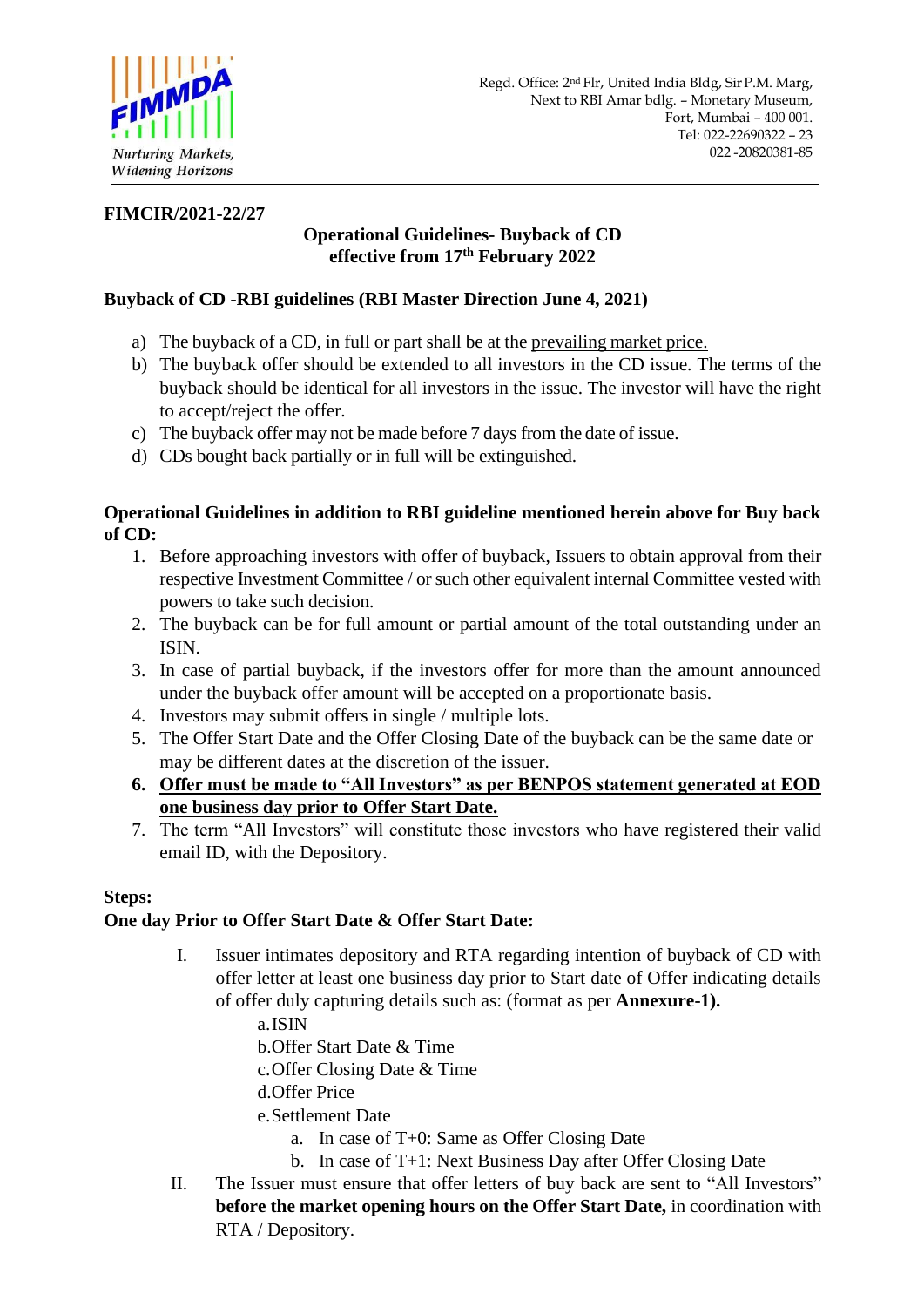

- III. Depository sends confirmation to issuer of having sent the offer to "All Investors" as per BENPOS statement (Refer clause 6 above), before opening of Market Hours on the Offer Start Date.
- IV. **Till development of the software by Depositories for automated generation of CD buyback offer the following procedure need to be followed:**
	- **a) RTA will obtain the BENPOS generated at EOD of one business day prior to Offer Start Date. (Please refer to clause 6 above).**
	- **b) RTA will send the offer letters to "All Investors", as per the BENPOS statement as above, before commencement of Market hours on the Offer Start Date.**
	- **c) The term "All Investors" will constitute those investors who have registered their valid email ID, with the Depository.**
	- **d) RTA to send confirmation to Issuer that offer letters have been sent to "All Investors" as per BENPOS statement (Refer clause IV above), before opening of Market Hours on the Offer Start Date.**

# **Offer Closing Date:**

- V. After receiving the buyback offer Investors willing to offer their units for buyback should send Deal Confirmations to the Issuer, as per format given in **Annexure-2** before 3.00 p.m on the Offer Closing Date.
- VI. The Issuer may conclude the process of buyback either
	- a. On receipt of Deal Confirmations from all the investors offering all of their units for buyback
		- or
	- b. After the cut-off time on Offer Closing Date.
- VII. Soon after closing of buyback offer, the issuer should intimate the RTA the total buyback amount offered by investors and send copies of all Deal Confirmations received from the investors to the RTA.
- VIII. Issuer reports the individual buy-back transactions on FTRAC.

## **Settlement Date:**

- IX. Investors should transfer to the Issuer, the units offered under buyback as per secondary market conventions.
- X. Issuer will remit the funds by EOD and extinguishes the bought back CD units in coordination with RTA and Depository.

## **Accounting:**

- Accounting of buyback will be similar to accounting entries passed at the time of redemption for issuer.
- For Investor Accounting as per secondary Market trade.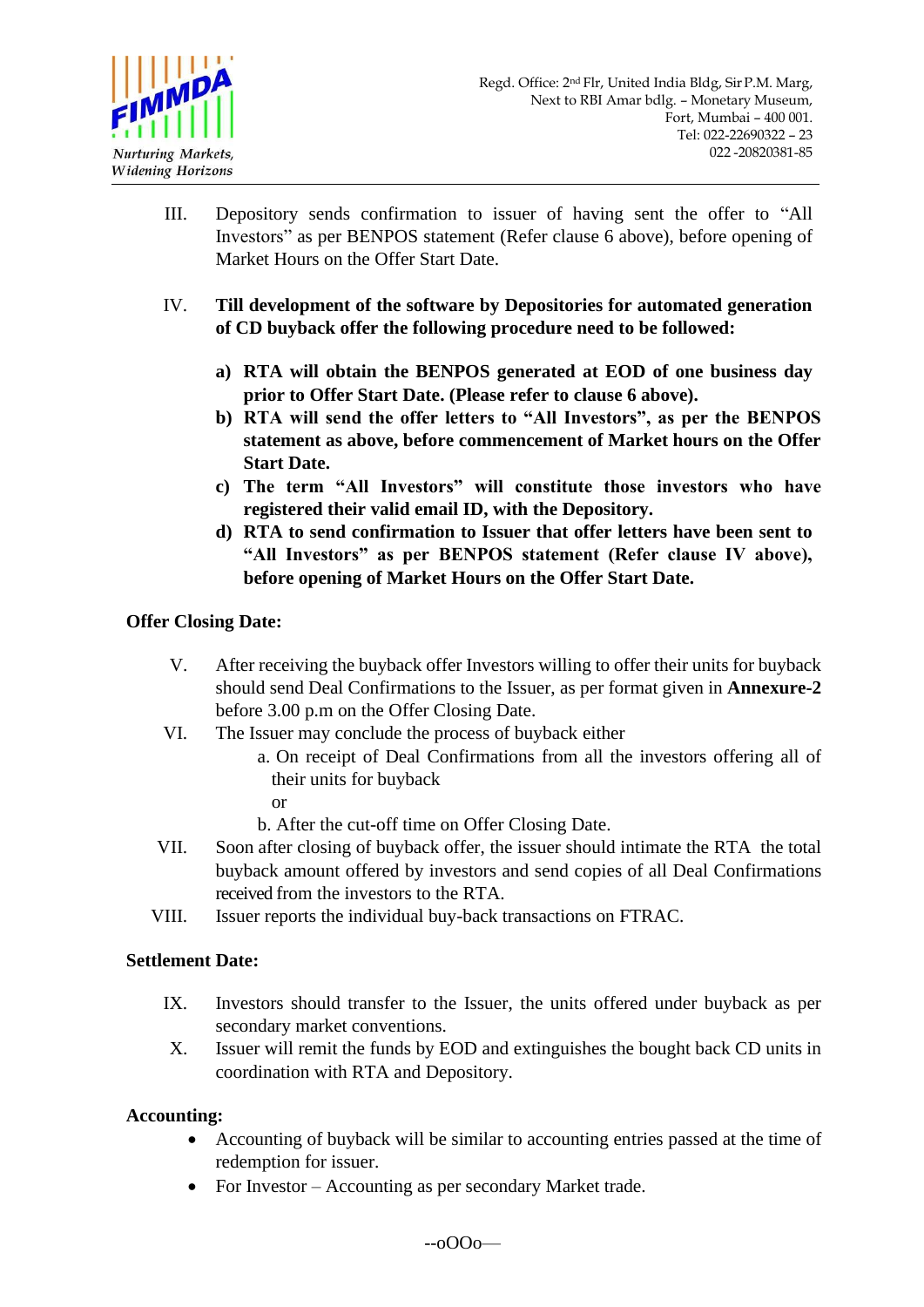

#### **Annexure 1**

#### **FORMAT OF LETTER OF OFFER of Buy back of CD**

## **Part I**

| ISIN of the CD offered for Buyback                                                                                                                          |  |        |                               |                      |  |
|-------------------------------------------------------------------------------------------------------------------------------------------------------------|--|--------|-------------------------------|----------------------|--|
| Total amount of CD outstanding under the IS/ISINs                                                                                                           |  | $:$ FV |                               |                      |  |
| Discount rate / period for which the CD issued                                                                                                              |  |        |                               |                      |  |
| Date of Maturity of the CD offered for buyback                                                                                                              |  |        |                               |                      |  |
| Amount offered for buyback                                                                                                                                  |  | $:$ FV | <b>Rs</b>                     | (full/partial)       |  |
| LEI no. and Validity date of the issuer                                                                                                                     |  |        |                               |                      |  |
| Price and yield at which buyback offered                                                                                                                    |  |        |                               |                      |  |
| Proposed Strat Date of offer & Time                                                                                                                         |  |        |                               |                      |  |
| Proposed Closing Date of offer & Time                                                                                                                       |  |        | : -------(date) by $3.00$ p.m |                      |  |
| <b>Settlement Mode</b>                                                                                                                                      |  |        | : T+0 or $T+1$                |                      |  |
| <b>Settlement Date</b>                                                                                                                                      |  |        |                               |                      |  |
| In case of $T+0$ : Same as Closing Date of Offer<br>In case of T+1: Next Business Day<br>after Closing Date of Offer<br>Terms and conditions of the Buyback |  |        |                               |                      |  |
| <b>Market Conventions</b>                                                                                                                                   |  |        |                               | : FIMMDA CONVENTIONS |  |
| Details of Default of CDs, Including Technical<br>Delay in RedemptionDuring Past Three Years                                                                |  |        |                               |                      |  |
| Details of Default and Delay in Redemption of<br>Any OtherBorrowings During Last Three Years                                                                |  |        |                               |                      |  |
| Details of Depository                                                                                                                                       |  |        |                               |                      |  |
| Units to be transferred to<br>Name of RTA<br><b>DPID</b><br><b>CLIENT ID</b>                                                                                |  |        |                               |                      |  |
| * Issuer's liability under the CD will continue beyond due date, in case the CD is not<br>redeemed on due date.                                             |  |        |                               |                      |  |
| Authorised Signatory of the Issuer                                                                                                                          |  |        |                               |                      |  |

Original / Authenticated copy of any document related to above information will be made available to the investors on request.

Date in the set of the set of the set of the set of the set of the set of the set of the set of the set of the set of the set of the set of the set of the set of the set of the set of the set of the set of the set of the s